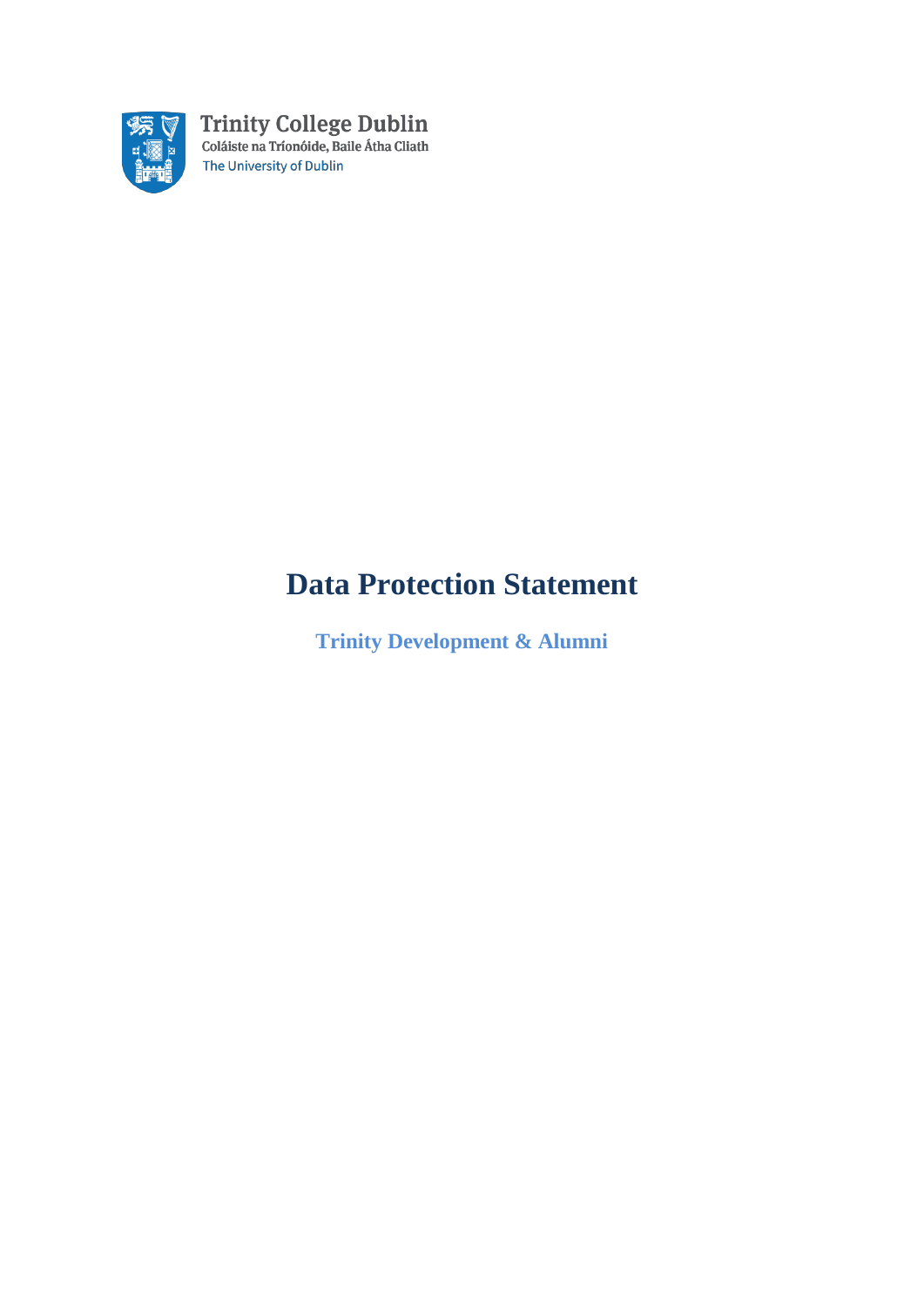#### **1. PROTECTION STATEMENT FOR ALUMNI AND SUPPORTERS**

#### 1.1 Introduction

This data protection statement explains how Trinity Development and Alumni (TDA, we or us) handles and uses the personal data it collects about Trinity College Dublin's (The University) alumni, students and past, current and future supporters, whether donors, volunteers or participants in membership groups. When collecting this data, TDA acts as a data controller and will therefore provide below, in line with the General Data Protection Regulation (GDPR), appropriate information on how we collect personal data about you, who we disclose this information to, and the purpose for which this information is used and how you can interact with us.

#### 1.2 Scope

We are committed to protecting your personal data and being transparent about what information we hold and how we use it. In light of the GDPR, we have updated this data protection statement to set out the steps we take to help ensure your privacy is upheld. As a legal basis for compliance under the GDPR, we rely on Legitimate Interest to process personal data about you. This basis has been identified as the rightful legal basis for TDA's processing activities, after carrying out a Legitimate Interest Assessment, whose outcome concluded that our legitimate interests in processing your personal data do not unduly affect your interests or fundamental rights and freedoms. Examples of our legitimate interests are: (i) to benefit from costeffective services (e.g. we may opt to use certain IT platforms offered by our service providers); (ii) to effectively develop and maintain relationships with University alumni and supporters; (iii) to safeguard the security of our IT systems; and (iv) to screen donations to the University and prevent unlawful or inappropriate donations.

To the extent that we process any special categories of personal data relating to you for the purposes outlined below, we will do so because: (a) you have given us your explicit consent to process such data; (b) the processing is necessary for reasons of substantial public interest on the basis of applicable law (e.g. where we are required by law or regulatory requirements to process your personal data); **(**c) the processing is necessary for the establishment, exercise or defence of legal claims; or (d) you have made the information manifestly public.

This data protection statement sets out how TDA uses personal data for alumni and supporter relations and fundraising purposes.

#### **2. WHO WE ARE**

2.1 Trinity Development and Alumni

TDA, administered from the offices of Trinity Foundation, is responsible for supporting the University's ambitious educational, research and outreach programmes and maintaining a connection between the University and its alumni, supporters and friends. Our Head Office is located in East Chapel on Trinity College campus in Dublin 2. TDA can be contacted by post at the above address, by email at alumni@tcd.ie or by phone on +353 1 896 2088.

2.2 Information & Compliance Officer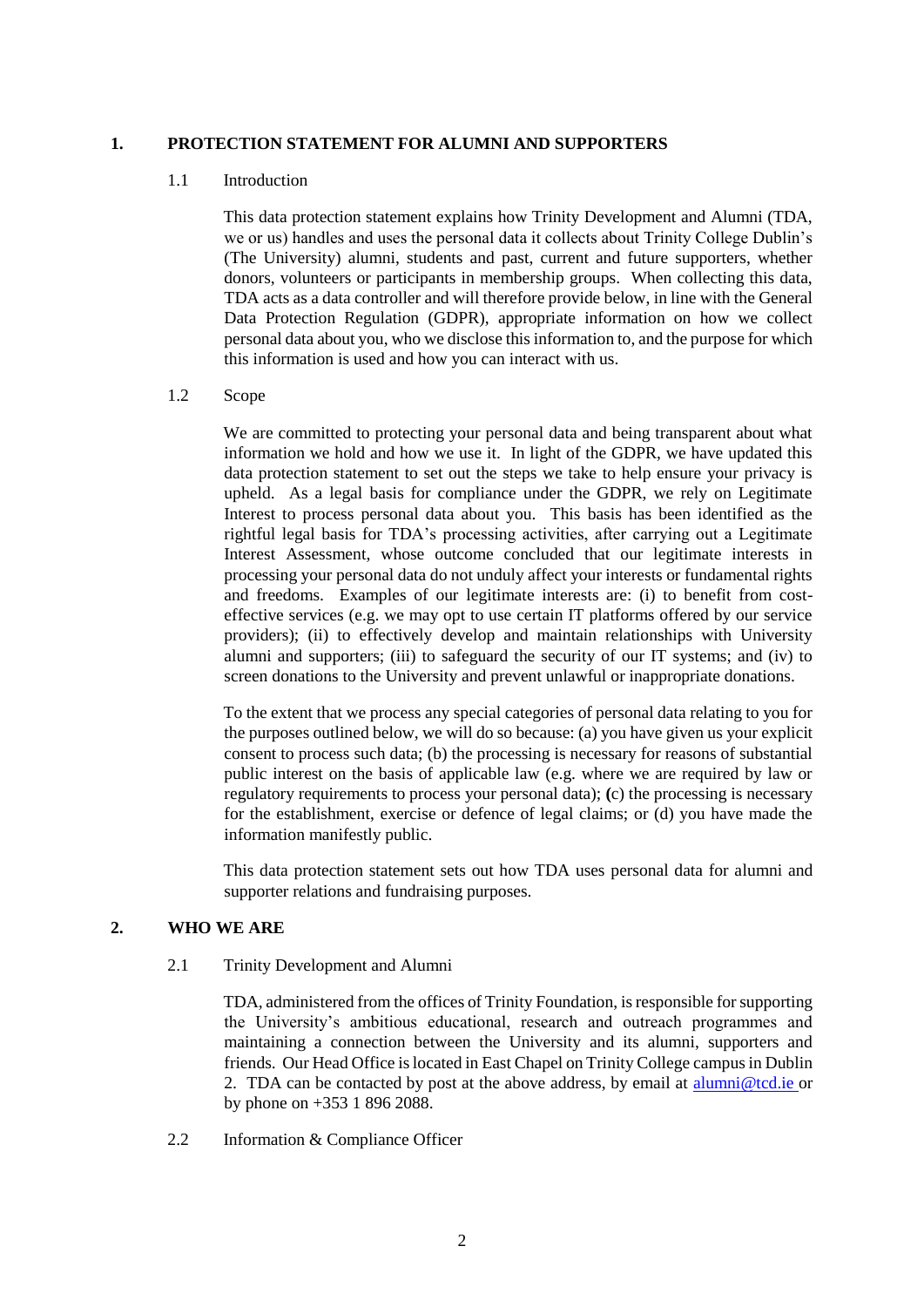TDA has appointed an Information & Compliance Officer to ensure compliance with all aspects of the GDPR. TDA's Information & Compliance Officer oversees how the organisation collects, uses, shares and protects your personal data in accordance with applicable law. The Information & Compliance Officer can be contacted at alumniprivacy@tcd.ie.

## **3. PERSONAL DATA HELD BY TDA**

The majority of personal data held by TDA is directly provided by alumni and non-alumni (e.g. supporters of the University). If you are a student or studied at the University, some of your personal data is transferred from your student record to our alumni database, provided you did not opt-out of this process upon registration with the University. We may also obtain your personal data because other people that are affiliated to the University provide it to us (e.g. University clubs, societies or alumni groups), or because it is disclosed on publically available sources such as company or charity registers or business and employment oriented social networking services and job boards. We may also obtain your personal data from service providers that are permitted to share your data with us.

Personal data that we collect or obtain typically includes:

- details of education and employment (e.g. name of the organisation you work for, your job title, name of your degree);
- identifiers (e.g. age, date of birth, gender, country of residence) and unique personal identifiers (e.g. pictures);
- contact details (e.g. e-mail addresses, telephone numbers, home address);
- financial information relating to you (e.g. details of past donations to the University, details of your means)
- details of interactions with the University and TDA including:
- membership of, and any role in, University clubs, societies, and alumni groups;
- attendance and participation at College or TDA events
- relationships with other alumni, students or supporters of the University;
- communication preferences provided by you, to help us provide tailored and relevant communications;
- other personal data that you may provide to us.

We also record, where applicable, based on information provided by [o] and, in some cases, based on publicly available information, other information such as:

- history of donations made to TCD and TDA;
- ability and willingness to make donations;
- philanthropy and in-kind giving;
- career highlights and other life achievements.

### **4. HOW LONG WE KEEP YOUR INFORMATION**

We hold your information for no longer than is necessary to fulfil the purpose for which it was collected or to comply with legal and regulatory requirements. In general, although there may be some limited exceptions, your personal data is deleted by us within one month following an indication from you that you do not want to be recorded in our database.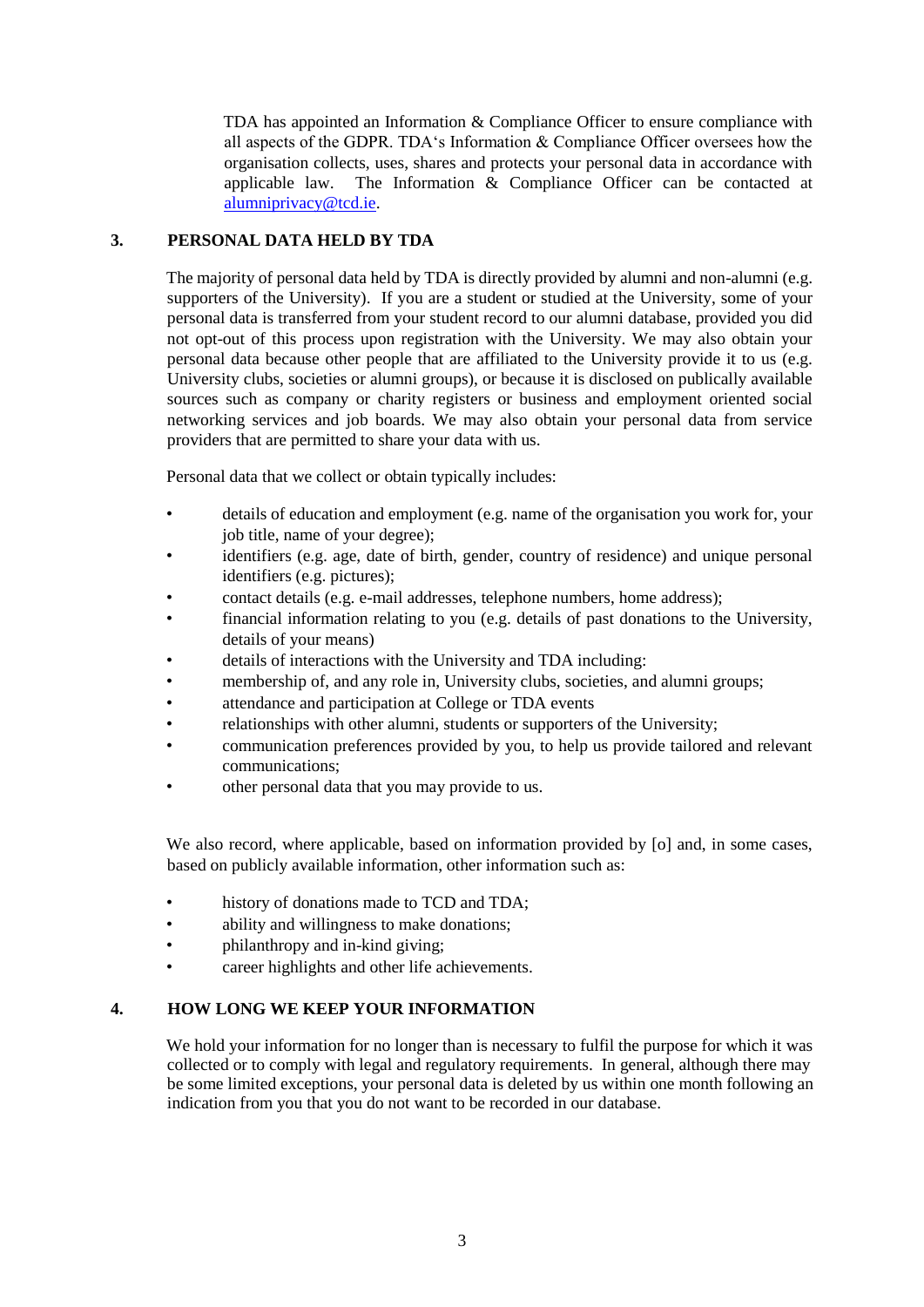## **5. HOW WE USE YOUR DATA**

Your data is used for a number of purposes in support of alumni relations, supporter communications and fundraising.

These include:

- sending you publications;
- conducting surveys;
- providing you with details of services, including access to TCD facilities and alumni email accounts;
- sending you tailored proposals, appeals and requests for donations;
- sending you details of volunteering opportunities;
- inviting you to alumni and other University or associated events. i.e. clubs and societies events;
- research in order to improve our understanding of our alumni and supporters, inform our fundraising strategy and target our communications more effectively;
- internal record keeping, including the management of any feedback or complaints;
- where relevant, make available personal data to the University;
- the management and administration of TDA such as financial accounting, operational management, IT management, satisfying legal and regulatory obligations (including the completion of due diligence and money laundering checks before accepting certain donations) and other administrative purposes.

From time to time, we will share your data with Third Parties engaged by TDA to provide services to facilitate the following:

- Send email communications about our services, including events and relevant alumni activity;
- To help us conduct Phone Campaigns to engage with alumni; For mailing out our Trinity Today magazine;
- To conduct fundraising appeals.

We have a contract with each Third Party that protects your rights to privacy. Before seeking or accepting major donations we are required to conduct due diligence, including reviewing publicly available personal data relating to the donor's criminal convictions and offences.

Communications to you may be sent by post, telephone or electronic means (principally email), depending on the contact details we hold and the preferences expressed by you about the types of communications you wish to receive. Where we are legally required to obtain your consent to provide you with certain marketing communications, we will only provide you with such communications where we have obtained such consent from you.

If you have concerns or queries about any of these purposes, or how we communicate with you, please contact us using the details listed below.

In some cases, we also link personal data together to create profiles that help us:

- identify your potential for, and interest in, supporting the University;
- send communications to you which are relevant and timely;
- identify volunteering opportunities or opportunities for providing support that might be of interest to you
- avoid approaching you with opportunities which are unlikely to be of interest to you.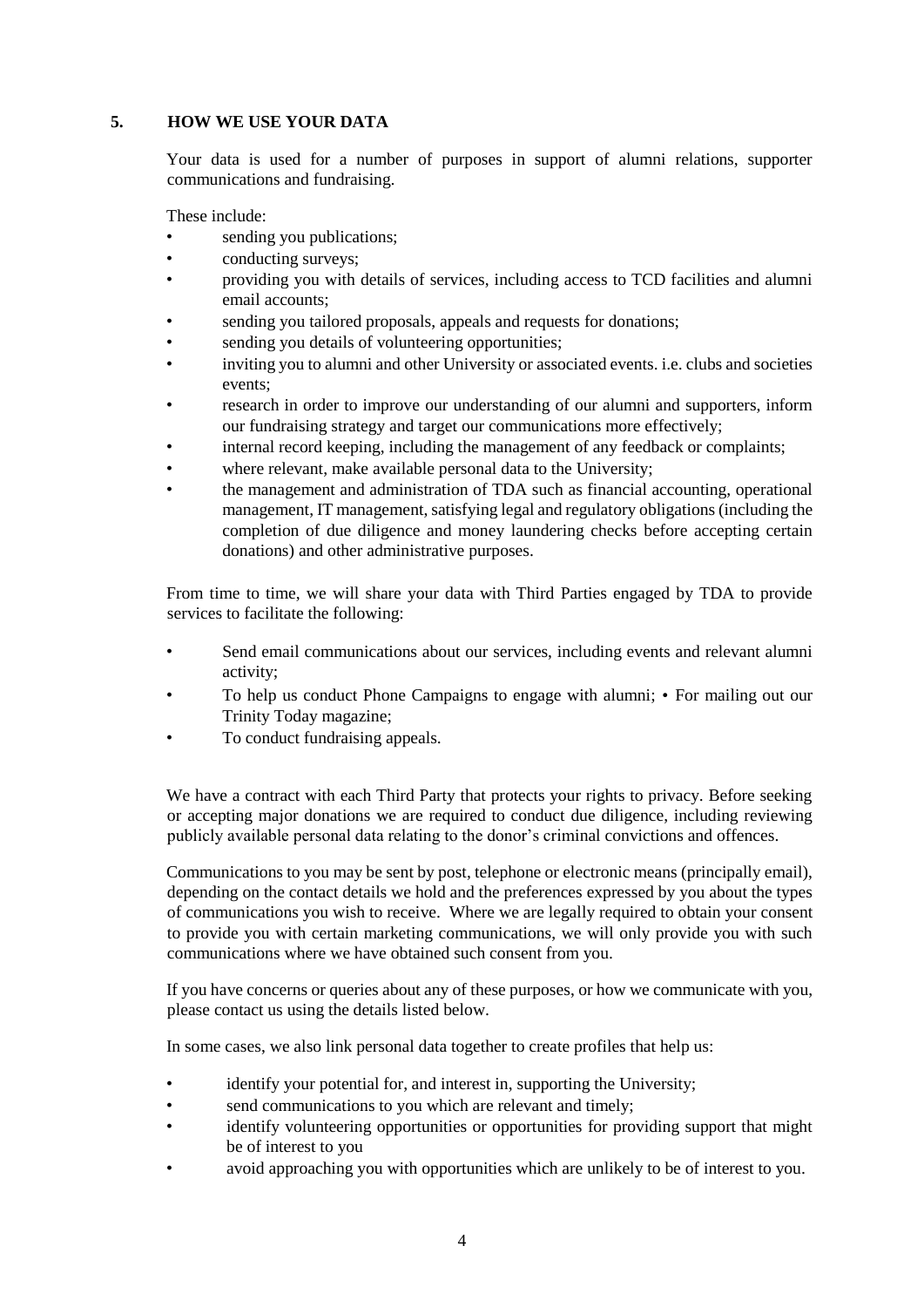The activities above enable us to make decisions which help to raise more funds, sooner, and more cost-effectively, in support of the University's strategic research and teaching objectives. We always seek to ensure that any opportunities we present are aligned with your interests, based on the research we lawfully conduct into your interests and means based on information you provide to us and information that we lawfully obtain from other sources (as described in Section 3 above). If you do not wish TDA to undertake this activity, please email alumniprivacy@tcd.ie.

## **6. WHO WE DISCLOSE YOUR DATA TO**

In connection with one or more of the purposes outlined in the "**How we use your data**" section above, TDA generally discloses information about you to: the University; professional advisors and third parties that provide services to us (e.g. IT systems providers, accountants, marketing agencies); and competent authorities (e.g. regulators).

Some of the recipients of your personal data referenced above may be based in countries outside of the European Economic Area whose laws may not provide the same level of data protection. These countries typically include: the United States of America. In such cases, TDA will ensure that there are adequate safeguards in place to protect your personal data that comply with TDA's legal obligations. To ensure this level of protection, TDA typically uses a data transfer agreement with the recipient based on standard contractual clauses approved by the European Commission. A copy of these clauses is available here: [https://ec.europa.eu/info/law/lawtopic/data-protection/data-transfers-outside-eu/model](https://ec.europa.eu/info/law/law-topic/data-protection/data-transfers-outside-eu/model-contracts-transfer-personal-data-third-countries_en)[contracts-transfer-personal-data-thirdcountries\\_en.](https://ec.europa.eu/info/law/law-topic/data-protection/data-transfers-outside-eu/model-contracts-transfer-personal-data-third-countries_en) 

#### 7. HOW WE PROTECT YOUR DATA

We do not sell your personal data to third parties under any circumstances, or permit third parties to sell on the data we have shared with them

TDA uses a range of physical, electronic and managerial measures to ensure that we keep your personal data secure, accurate and up-to-date. These measures include:

- education and training to relevant staff to ensure that they are aware of TDA's privacy obligations when handling personal data;
- administrative and technical controls to appropriately restrict access to personal data; • technological security measures, including firewalls and anti-virus software;
	- and physical security measures that limit access to our services to TDA staff only.
- Although we use appropriate security measures once we have received your personal data, the electronic transmission of data is never completely secure. We endeavour to protect personal data but we cannot guarantee the security of personal data transmitted to us or by us.

## **8. YOUR RIGHTS**

Under the GDPR, you have various rights relating to your personal data. In particular, you have a right to: